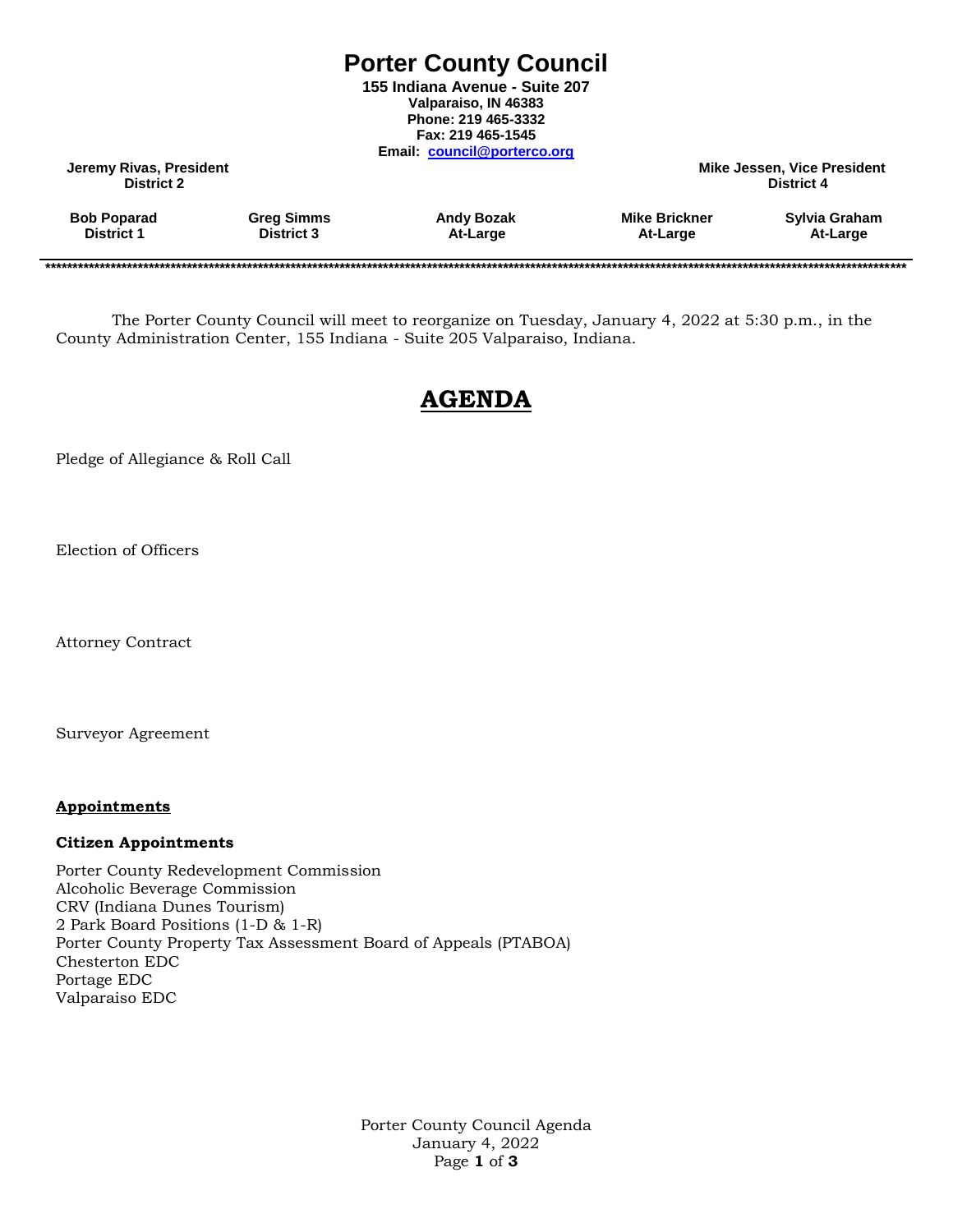#### **Council Appointments**

Community Corrections Advisory Board NIRPC Plan Commission Recycling & Waste District EMA (2) Porter County Council on Aging Juvenile Justice Advisory Board Storm Water Advisory Board

## **E-911 Policy Board**

E-911 Policy Board (President of Council)

#### **Porter County Redevelopment Commission**

PC Redevelopment Commission (President of the Council)

#### **Council Liaison Appointments**

Adult Probation Airport Animal Shelter Antabuse Assessor Auditor Circuit Court General Courts Superior Court 1 Superior Court 2 Superior Court 3 Superior Court 4 Superior Court 6 IV-D Court Clerk Commissioners Convention, Recreation & Visitor Comm. (Indiana Dunes Tourism) Coroner E-911/Public Safety Election Board Emergency Management Agency Expo Center Extension Office Facilities Family Youth & Services Bureau Health Department Highway HR ITS/Print shop Jail/Sheriff & Sheriff's Garage Juvenile Detention Juvenile Probation

> Porter County Council Agenda January 4, 2022 Page **2** of **3**